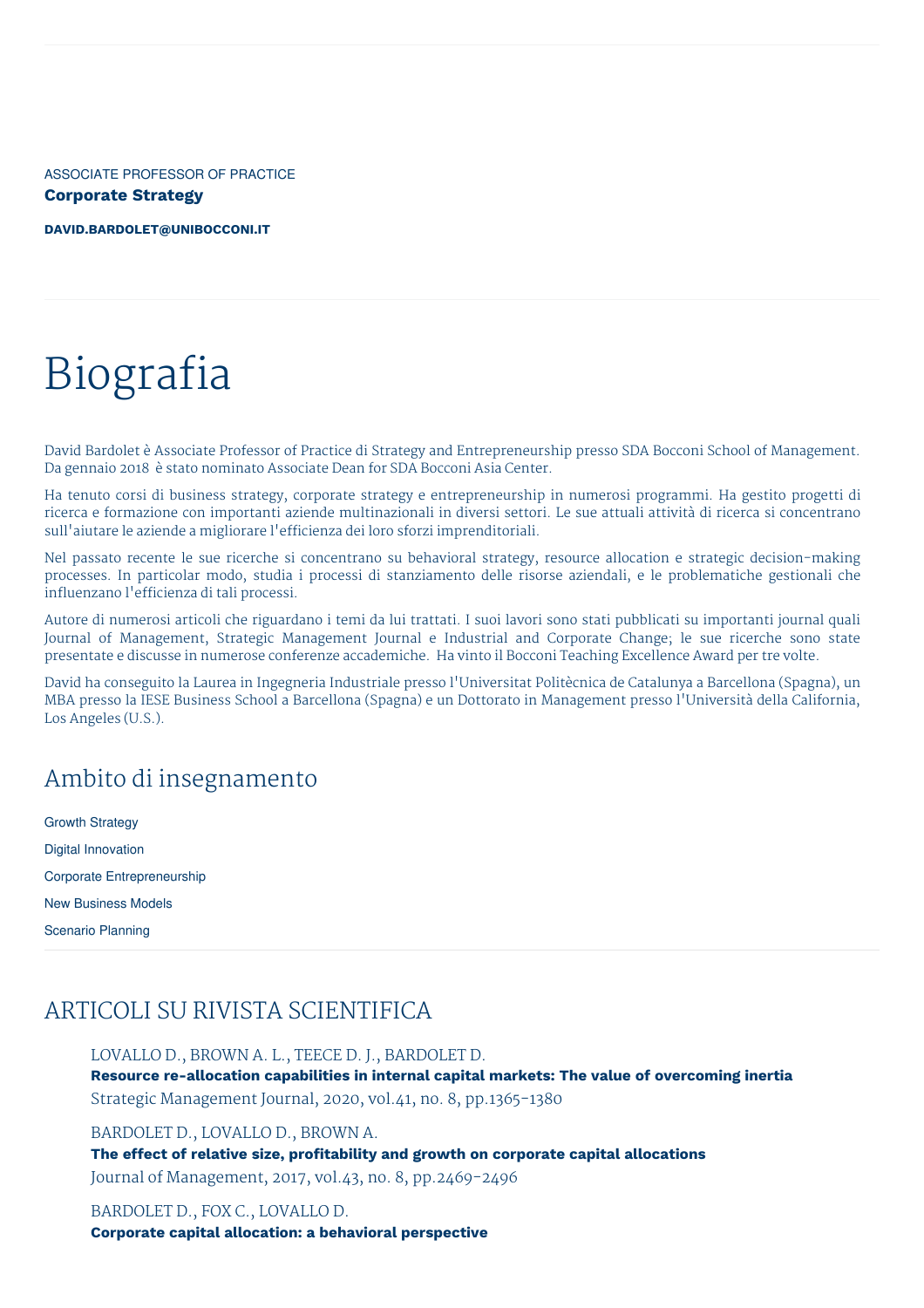Strategic Management Journal, 2011, pp.1465-1483

BARDOLET D., LOVALLO D., RUMELT R.

**The hand of corporate management in capital allocations: patterns of investment in multi- and singlebusiness firms**

Industrial and Corporate Change, 2010, vol.19, no. 2, pp.591-612

## CONTRIBUTI IN VOLUME, CAPITOLI O SAGGI SCIENTIFICI

#### BARDOLET D., DHANWANI R.

**Agile management in the arts** in *Managing the Cultural Busines: Avoiding Mistakes, Finding Success* M.Addis, A.Rurale (a cura di), Routledge, chap. 4, 2020

BARDOLET D.

**Cross-subsidization** in *The Palgrave Encyclopedia Of Strategic Management* D. J. Teece, M. Augier (a cura di), Palgrave Macmillan, 2016

BARDOLET D.

**Principal-agent** in *The Palgrave Encyclopedia Of Strategic Management* D. J. Teece, M. Augier (a cura di), Palgrave Macmillan, 2016

VENZIN M., BARDOLET D.

**Series of Regional Cases: North America; APAC; South Europe; North Europe; South America** in *Prysmian Group 2015 Annual Report* Prysmian Internal Publication, 2015

#### BARDOLET D., LOVALLO D., RUMELT R.

**The hand of management: Differences in capital investment behavior between multi-business and singlebusiness firms** in *Management Innovation: Essays in the Spirit of Alfred D. Chandler, Jr.* W. Lazonick, D. J. Teece (a cura di), Oxford University Press, chap. 12, pp.348-370, 2012

FOX C., BARDOLET D., LIEB D.

**Partition Dependence in Decision Analysis, Resource Allocation, and Consumer Choice** in *Experimental Business Research Marketing, Accounting and Cognitive Perspectives - Volume III* Rami Zwick, Amnon Rapoport (a cura di), Springer, pp.229-251, 2005

## CASI PUBBLICATI IN COLLANE INTERNAZIONALI

VENZIN M., BARDOLET D., ZERRILLO P. C., CHAN C. **Prysmian Group in Asia Pacific: Implementing Strategy** 2017, The Case Centre, Gran Bretagna

VENZIN M., BARDOLET D., ZERRILLO P. C., CHAN C. **The Prysmian Group: Strategy in Asia Pacific** 2016, The Case Centre, Gran Bretagna

# PROCEEDINGS/PRESENTATIONS

BARDOLET D.